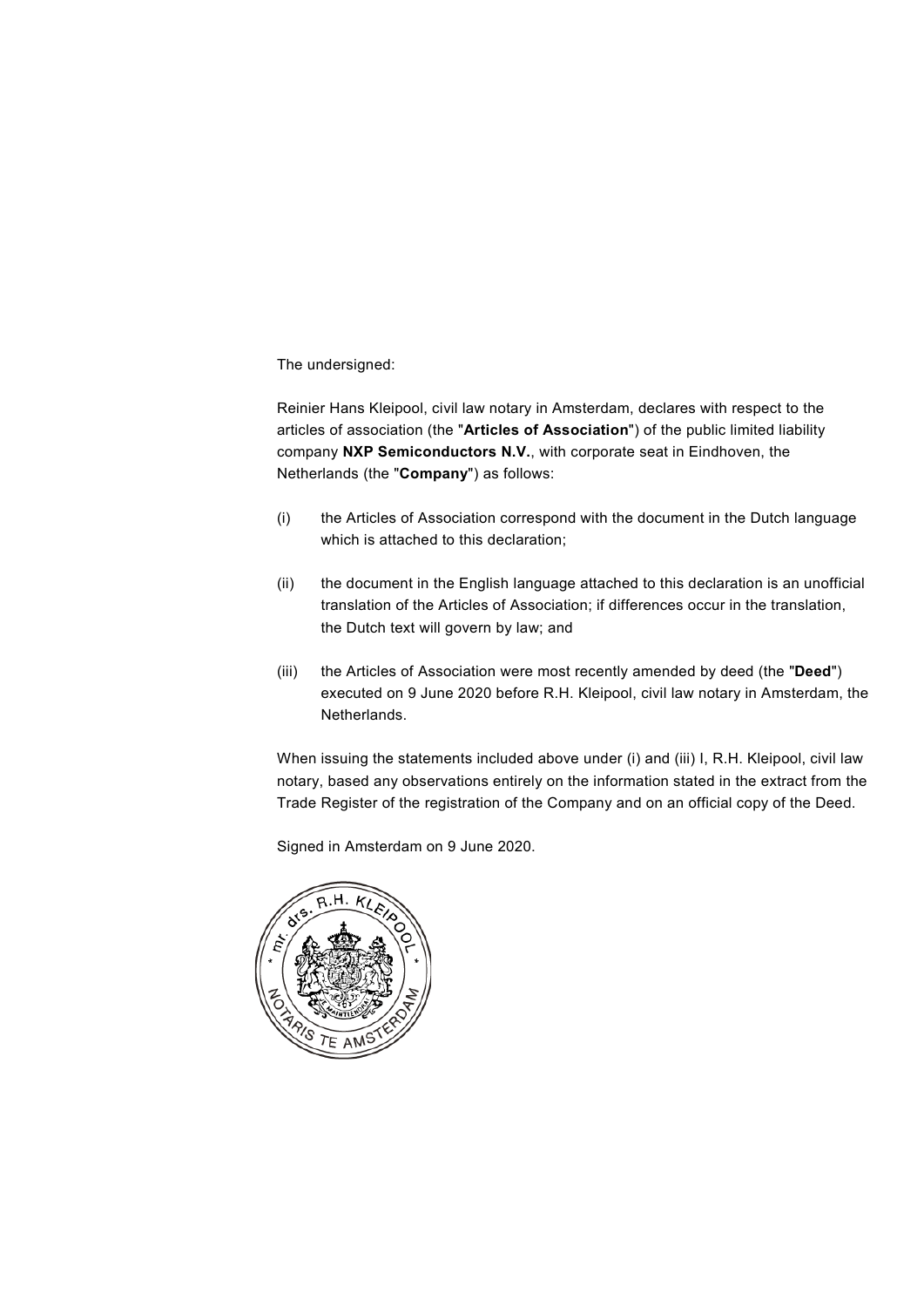#### **ARTICLES OF ASSOCIATION**

of:

NXP Semiconductors N.V. with corporate seat in Eindhoven, the Netherlands dated 9 June 2020

#### **Name. Corporate seat.**

#### **Article 1.**

The name of the company is: NXP Semiconductors N.V. Its corporate seat is in Eindhoven.

# **Objects.**

## **Article 2.**

The objects of the company are to participate in, to take an interest in any other way in, to conduct the management of other business enterprises of whatever nature, to provide services to other business enterprises of whatever nature, furthermore to finance third parties, in any way to provide security or undertake the obligations of third parties and finally all activities which are incidental to or which may be conducive to any of the foregoing.

# **Definitions.**

#### **Article 3.**

In these articles of association the following terms shall have the following meaning: Articles of Association: these articles of association: Board: the board of directors of the Company; Company: NXP Semiconductors N.V., previously named KASLION Acquisition B.V., incorporated on the second day of August two thousand and six; depositary receipt for a share: depositary receipt for a share in the capital of the Company issued with the co-operation of the Company; Executive Director: a member of the Board appointed as executive director; General Meeting: the corporate body the general meeting of shareholders or a meeting of such corporate body; Chief Executive Officer: the Chief Executive Officer referred to in article 14, paragraph 2; holder of a depositary receipt: a holder of a depositary receipt for a share in the capital of the Company issued with the co-operation of the Company or a person to whom by law the same rights are attributed vis-à-vis the Company as those which are attributed to a holder of a depositary receipt for a share; law: law: the law of the Netherlands; Non-Executive Director: a member of the Board appointed as non executive director; person: a natural person or a legal entity: person authorised to attend (a) a shareholder entitled to vote, (b) a holder of a right of and to vote at a General usufruct or a right of pledge, who is entitled to the voting Meeting: right attached to the share which is subject to the right of usufruct or the right of pledge, and (c) such other persons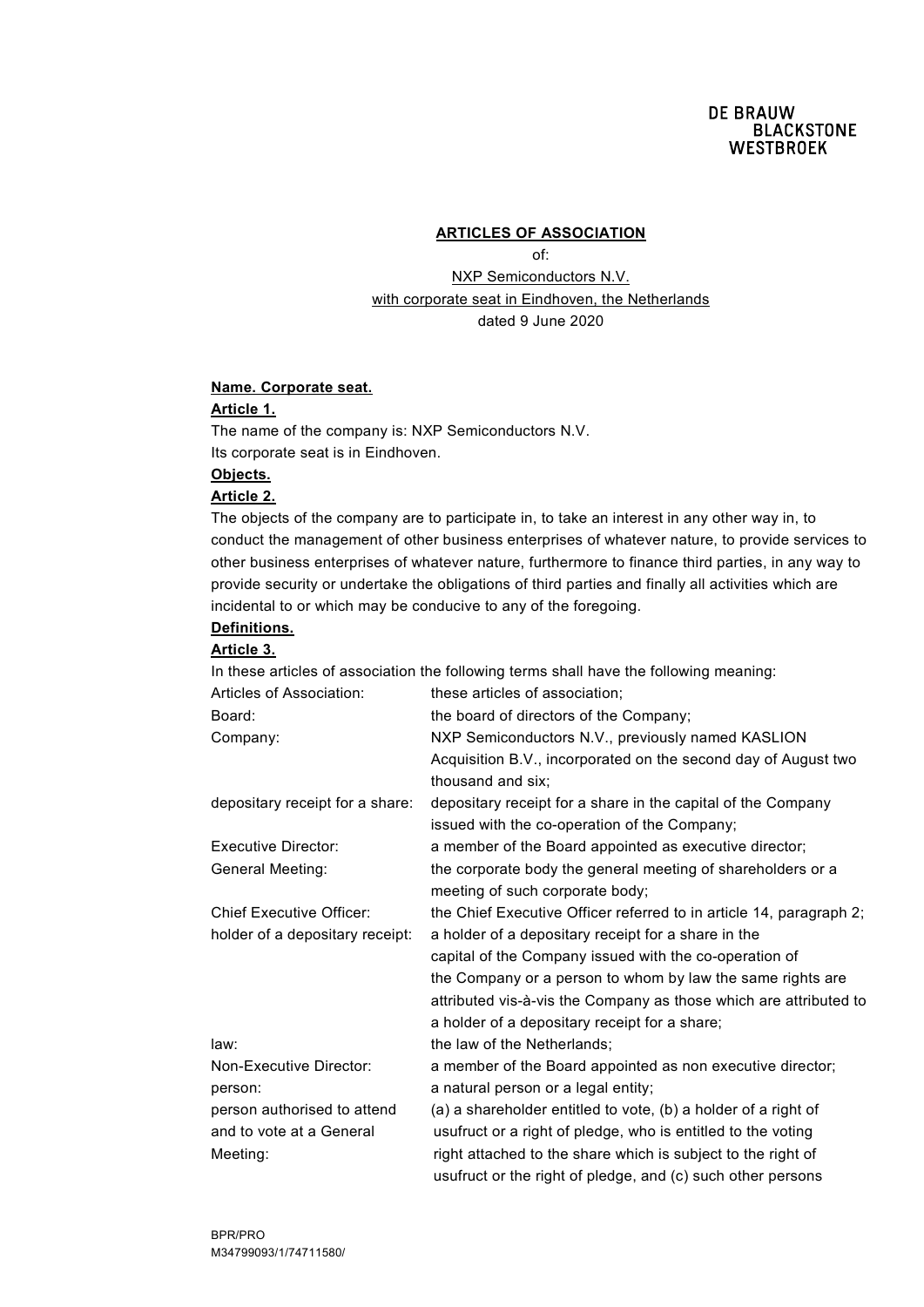|                                 | referred to in article 26, paragraph 1;                              |
|---------------------------------|----------------------------------------------------------------------|
| person authorised to attend     | (a) a shareholder, (b) a holder of a depositary receipt for a share, |
| a General Meeting:              | and (c) a holder of a right of usufruct or a right of pledge, but    |
|                                 | excluding the holder of such right in respect of a share of which    |
|                                 | the voting right vests in the holder of such share and in respect    |
|                                 | of whom at the time that the right of usufruct or the right of       |
|                                 | pledge was granted the rights which by law are conferred upon        |
|                                 | holders of depositary receipts for shares issued with the co-        |
|                                 | operation of a company were withheld, and (d) such other             |
|                                 | persons referred to in article 26, paragraph 1;                      |
| preferred share:                | (a) a cumulative preferred share series PA and (b) a cumulative      |
|                                 | preferred share series PB;                                           |
| rights of holders of depositary | the rights conferred by law on holders of depositary receipts        |
| receipts:                       | for shares issued with the cooperation of a company, such as         |
|                                 | inter alia the right to receive notices of general meetings, the     |
|                                 | right to attend such meetings, the right to address such meetings    |
|                                 | and the right to inspect the annual accounts as prepared by the      |
|                                 | board, the annual report and the additional information thereto,     |
|                                 | at the office of the company, and to obtain a copy thereof at no     |
|                                 | cost;                                                                |
| Secretary:                      | the secretary of the Company referred to in article 20;              |
| shareholder:                    | a holder of a share in the capital of the Company or the joint       |
|                                 | holders of a share referred to in article 11;                        |
| statutory regulations:          | regulations by or pursuant to the law of the Netherlands.            |
| Share capital and shares.       |                                                                      |

### **Article 4.**

- 4.1. The authorised share capital of the Company amounts to two hundred fifteen million two hundred fifty-one thousand five hundred euro (EUR 215,251,500). It is divided into:
	- a. four hundred thirty million five hundred three thousand (430,503,000) common shares of twenty eurocent (EUR 0.20) each;
	- b. six hundred forty-five million seven hundred fifty-four thousand five hundred (645,754,500) cumulative preferred shares of twenty eurocent (EUR 0.20) each, divided in:
		- one series numbered PA of four hundred thirty million five hundred three thousand (430,503,000) cumulative preferred shares; and
		- one series numbered PB of two hundred fifteen million two hundred fiftyone thousand five hundred (215,251,500) cumulative preferred shares.
- 4.2. The shares shall consecutively be numbered, the common shares from 1 onwards, the cumulative preferred shares from PA1, respectively PB1 onwards. Each of the series of cumulative preferred shares constitutes a separate class of shares.
- 4.3. Where in the Articles of Association reference is made to shares and shareholders this shall include the shares of each class and the holders of shares of each class respectively, unless explicitly provided otherwise.

### **Issue of shares.**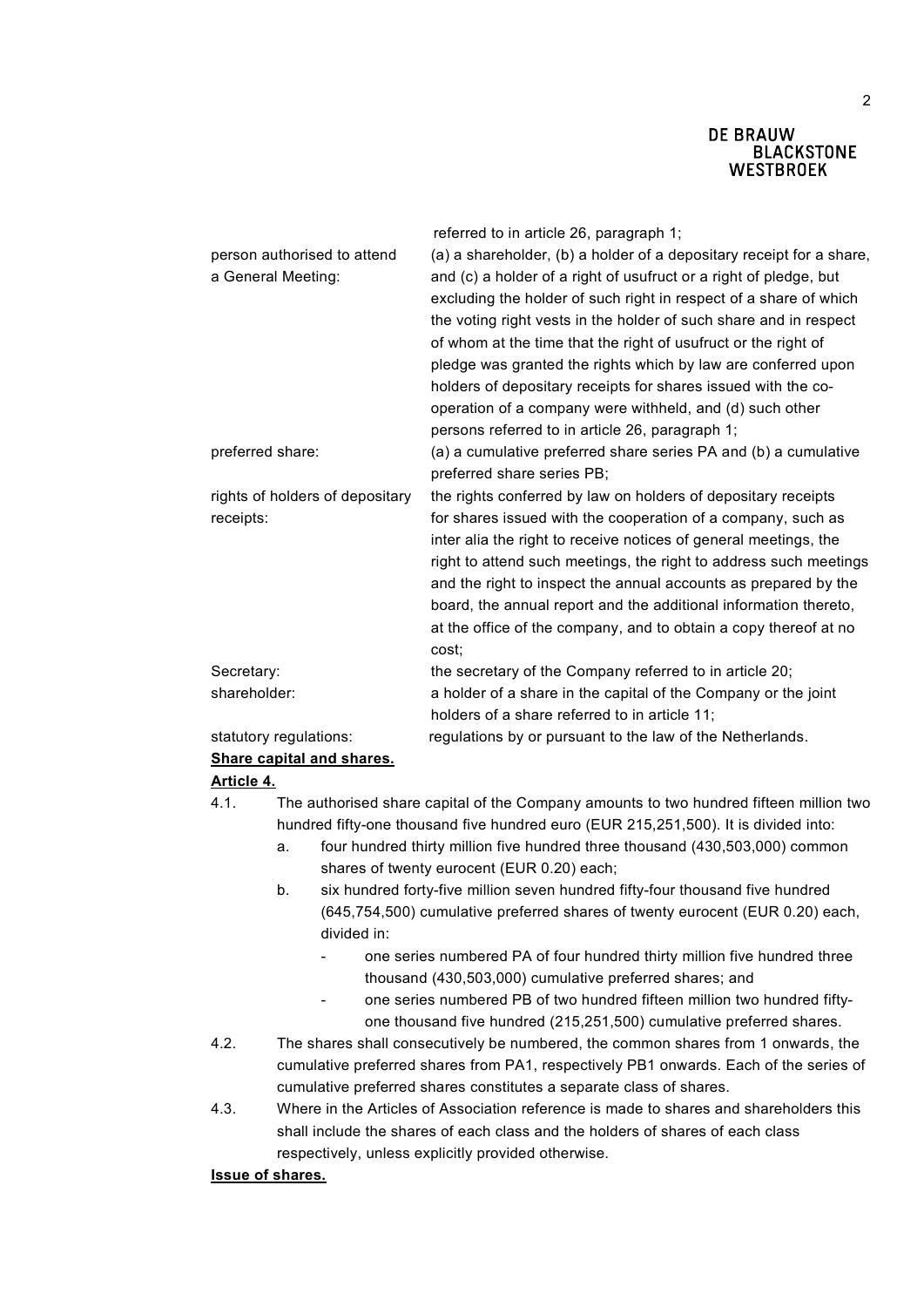# **Article 5.**

- 5.1. Shares shall be issued pursuant to a resolution proposed by the Board and adopted by the General Meeting, or pursuant to a resolution of the Board if by resolution of the General Meeting the Board has been authorised for a specific period not exceeding five (5) years to issue shares. The resolution granting the aforesaid authorisation must determine the number and class of the shares that may be issued. The authorisation may from time to time be extended for a period not exceeding five (5) years. Unless otherwise stipulated at its grant, the authorisation cannot be withdrawn.
- 5.2. The General Meeting, or the Board, if authorised for that purpose, shall determine the price and the further conditions of issue in its resolution to issue shares. Save for the provisions of section 80 of Book 2 of the Dutch Civil Code, the issue-price may not be below par value.
- 5.3. Common shares may be issued only against payment in full of the amount at which such shares are issued and with due observance of the provisions of sections 80a and 80b of Book 2 of the Dutch Civil Code.

Preferred shares series may be issued against partial payment.

The Company may at its discretion make a call in respect of the monies unpaid on such shares.

- 5.4. The preceding paragraphs of this article shall apply mutatis mutandis to the granting of rights to subscribe for shares, but not to the issue of shares to a person who exercises a previously acquired right to subscribe for shares.
- 5.5. The Company may grant loans for the purpose of a subscription for or an acquisition of shares in its share capital or depositary receipts for such shares subject to any applicable statutory provisions.

# **Pre-emptive rights.**

# **Article 6.**

- 6.1. Upon the issue of shares, each shareholder shall have a pre-emptive right to acquire such newly issued shares in proportion to the aggregate amount of his common shares, it being understood that this pre-emptive right shall not apply to:
	- a. any issue of shares to employees of the Company or employees of a group company;
	- b. shares which are issued against payment in kind;
	- c. preferred shares;
	- d. holders of preferred shares at the issue of shares.
- 6.2. The pre-emptive right may be restricted or excluded by a resolution proposed by the Board and adopted by the General Meeting.

In the proposal for such resolution the reasons for the proposal and the choice of the intended price of issue must be explained in writing. If the Board has been designated as the body authorised to issue shares, the General Meeting may by resolution also designate the Board for a period not exceeding five (5) years as the body authorised to restrict or exclude the pre-emptive right. This authorisation may from time to time be extended for a period not exceeding five (5) years. Unless otherwise stipulated at its grant, the authorisation cannot be withdrawn.

6.3. For the purposes of this article the granting of rights to subscribe for shares shall be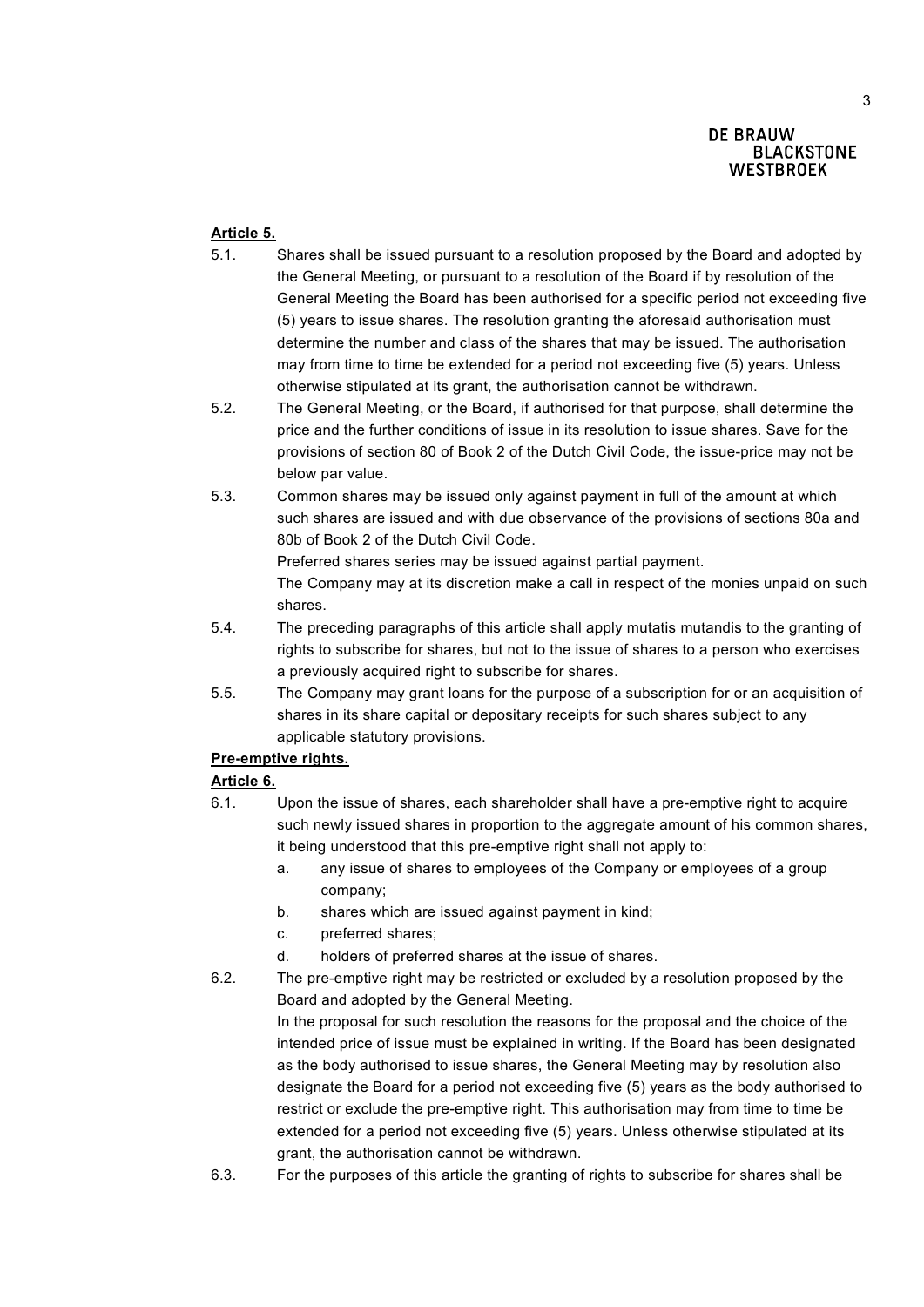considered the equivalent of the issue of shares, and the provisions of this article shall not apply in respect of shares issued to a person who exercises a previously acquired right to subscribe for shares.

### **Acquisition.**

### **Article 7.**

- 7.1. Subject to authorisation by the General Meeting and subject to the applicable statutory provisions, the Board may cause the Company to acquire fully paid-up shares in its share capital, as well as depositary receipts for such shares, for a consideration.
- 7.2. The authorisation of the General Meeting as referred to in paragraph 1 of this article shall not be required if the Company acquires fully paid-up shares in its own share capital or depositary receipts for such shares for the purpose of transferring such shares or depositary receipts, by virtue of an applicable employee stock purchase plan, to persons employed by the Company or by a group company, provided such shares or depositary receipts are quoted on the official list of any stock exchange.

# **Reduction of share capital.**

### **Article 8.**

- 8.1. With due observance of the statutory requirements the General Meeting may resolve to reduce the issued share capital by (i) reducing the par value of shares by amending the Articles of Association, or (ii) cancelling:
	- a. shares in its own capital which the Company holds itself or depositary receipts for shares in the Company's share capital held by the Company;
	- b. all issued shares one class against repayment of the amount paid-up on those shares and, to the extent applicable, repayment of the share premium reserve, attached to the relevant class of shares; and against a simultaneous release from the obligation to pay any further calls on the shares to the extent that the shares had not been fully paid-up.
- 8.2. Partial repayment on shares pursuant to a resolution to reduce their par value may also be made exclusively on the shares of a specific class.

### **Shares. Share register.**

### **Article 9.**

- 9.1. Shares shall be issued in registered form only.
- 9.2. Shares shall be available in the form of an entry in the share register. Share certificates will not be issued.
- 9.3. With due observance of the applicable statutory provisions in respect of registered shares, a share register shall be kept by or on behalf of the Company, which register shall be regularly updated and, at the discretion of the Board, may, in whole or in part, be kept in more than one copy and at more than one address. Part of the register may be kept abroad in order to comply with applicable foreign

statutory provisions or applicable listing rules.

- 9.4. Each shareholder's name, his address and such further information as required by law or considered appropriate by the Board, shall be recorded in the share register.
- 9.5. The form and the contents of the share register shall be determined by the Board with due observance of the paragraphs 3 and 4 of this article.
- 9.6. Upon his request a shareholder shall be provided with written evidence of the contents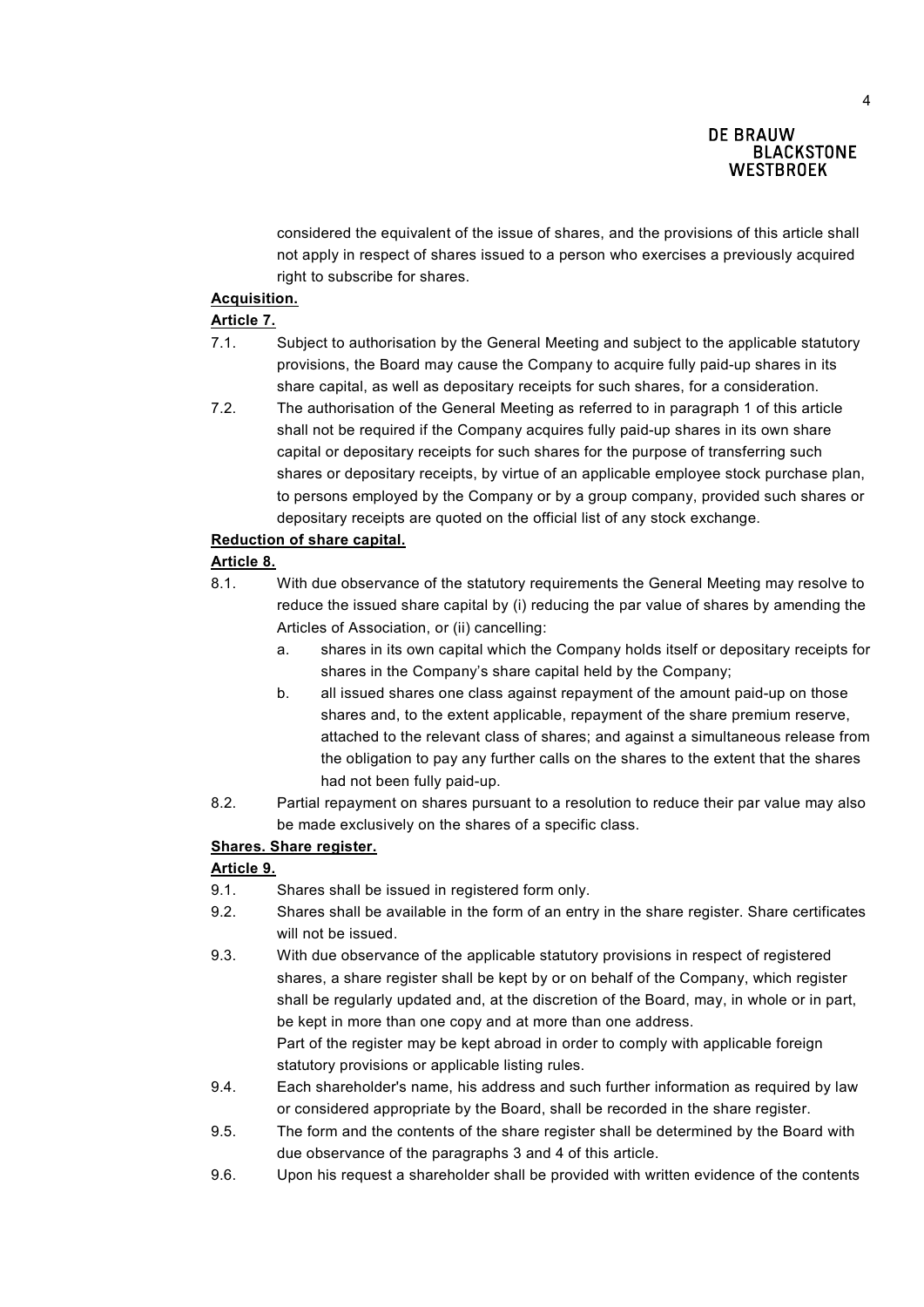of the share register with regard to the shares registered in his name free of charge, and the statement so issued may be validly signed on behalf of the Company by a person to be designated for that purpose by the Board.

9.7. The provisions of paragraphs 3 up to and including 6 of this article shall equally apply to persons who hold a right of usufruct or a right of pledge on one or more shares.

### **Pledge of shares.**

# **Article 10.**

- 10.1. Shares in the capital of the Company may be pledged as security for a debt.
- 10.2. If a common share is encumbered with a pledge, the voting right attached to that share shall vest in the shareholder, unless at the creation of the pledge the voting right has been granted to the pledgee.

If a preferred share is encumbered with a pledge, the voting right cannot be granted to the pledgee. The voting right attached to that share shall vest exclusively in the shareholder.

### **Jointly owned shares or depositary receipts.**

#### **Article 11.**

If through any cause whatsoever one or more shares or depositary receipts are jointly held by two or more persons, such persons may jointly exercise the rights arising from those shares or depositary receipts, provided that these persons be represented for that purpose by one from their midst or by a third party authorised by them for that purpose by a written power of attorney. The Board may, whether or not subject to certain conditions, grant an exemption for the provision of the previous sentence.

### **Approval required for the transfer of preferred shares.**

### **Article 12.**

- 12.1. Any transfer of preferred shares shall require the approval of the Board. The request for approval shall be made in writing and must specify the name and the address of the proposed transferee and the price or other consideration which the proposed transferee is willing to pay or give.
- 12.2. If its approval is withheld the Board must at the same time designate one or several interested buyers who are willing and able to buy against payment in cash all the shares to which the request for approval relates, at a price to be determined in mutual agreement by the transferor and the Board within two (2) months after the interested buyers have been so designated.
- 12.3. If within three (3) months of receipt by the Company of the request for approval of the intended transfer the transferor has not received from the Company a written notice rejecting the request which notice was combined with the designation of one or several interested buyers to whom the shares may be transferred in accordance with the provisions of this article, then upon the expiry of said period or after receipt of the notice of rejection, as the case may be, the approval of the transfer shall be deemed to have been granted.
- 12.4. If the transferor and the Board have not reached agreement on the price as referred to in paragraph 2 of this article within two (2) months after the date of the written notice of rejection which was combined with the designation of one (1) or several interested buyers to whom the shares concerned may be transferred in accordance with the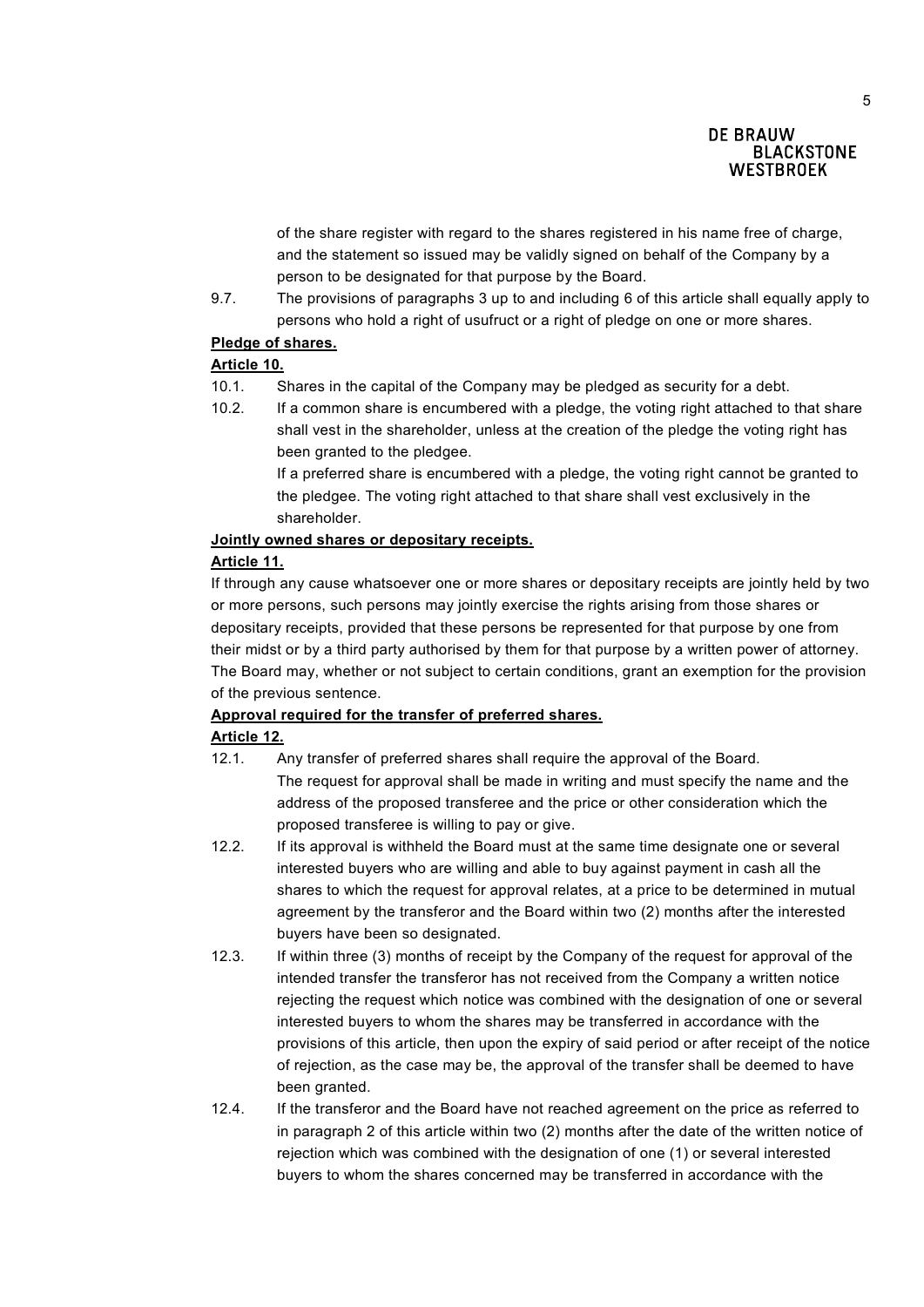provisions of this article, that price shall then be determined by an expert to be appointed by the transferor and the Board in mutual agreement or, failing reaching such agreement within three (3) months after the notice of rejection, by the chairman of the Chamber of Commerce and Industry in the place where the Company has its actual seat acting at the request of either of the parties.

- 12.5. The transferor may decide against transferring his shares, provided he shall notify the Board of that decision within one (1) month after he has been informed of the name(s) of the designated interested buyer(s) and of the price determined in the manner as described above.
- 12.6. If approval of the transfer has been granted or is deemed to have been granted, during a period of three (3) months thereafter the transferor shall be at liberty to transfer all the shares to which his request related to the transferee proposed in his request and at the price or for the consideration as referred to in the second sentence of paragraph 1 of this article.
- 12.7. Those expenses incidental to the transfer incurred by the Company may be charged to the transferee.
- 12.8. The provisions of this article shall apply *mutatis mutandis* at the apportionment of preferred shares from any community of property.

# **Transfer of shares.**

### **Article 13.**

- 13.1. The transfer of a share shall require a deed executed for that purpose and, save in the event that the Company itself is a party to the transaction, written acknowledgement by the Company of the transfer. The acknowledgement is to be made either in the transfer deed, or by a dated statement endorsed upon the transfer deed or upon a copy of or extract from that deed certified by a notary (*notaris*) or bailiff (*deurwaarder*), or in the manner as referred to below in paragraph 2. Service of notice of the transfer deed or of the aforesaid copy or extract upon the Company shall be the equivalent of acknowledgement as stated in this paragraph.
- 13.2. The preceding paragraph shall apply *mutatis mutandis* to the transfer of any qualified interest in a share, provided that a pledge may also be created without acknowledgement by or service of notice upon the Company and that section 239 of Book 3 of the Dutch Civil Code shall apply, in which case acknowledgement by or service of notice upon the Company shall replace the announcement referred to in subsection 3 of section 239 of Book 3 of the Dutch Civil Code.

# **Management.**

# **Article 14.**

- 14.1. The management of the Company shall be conducted by a Board.
- 14.2. The Board shall consist of one or more Executive Directors and Non-Executive **Directors**

The Board shall determine the number of Executive Directors and the number of Non-Executive Directors. The Board will appoint one of the Executive Directors as Chief Executive Officer for such period as the Board may decide. In addition, the Board may grant other titles to Executive Directors

Only natural persons can be Non-Executive Directors.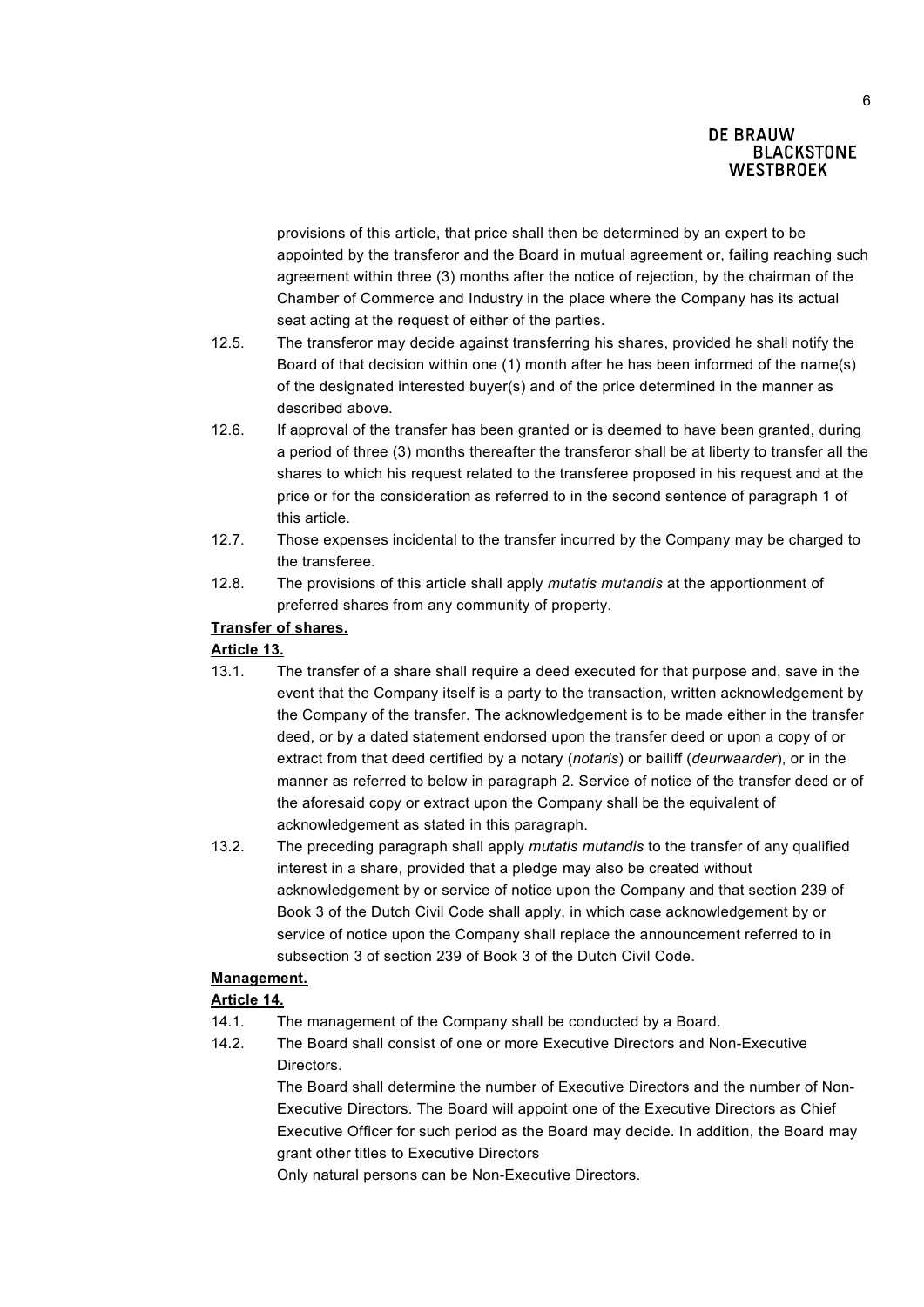- 14.3. The Executive Directors and Non-Executive Directors shall be appointed as such by the General Meeting at the binding nomination of the Board.
- 14.4. If a Board member is to be appointed, the Board shall make a nomination of at least the number of persons prescribed by law.

The General Meeting may at all times overrule the binding nomination by at least a two thirds majority, provided such majority represents more than half of the issued share capital. If the General Meeting overruled the binding nomination, the Board shall make a new nomination.

The nomination shall be included in the notice of the General Meeting at which the appointment shall be considered.

14.5. If a nomination has not been made or has not been made in due time, this shall be stated in the notice and the General Meeting shall be free to appoint a managing director at its discretion.

> A resolution to appoint a member of the Board that was not nominated by the Board, may only be appointed by a two thirds majority of the votes cast, provided such majority represents more than half the issued share capital.

> With regard to subjects referred to in this paragraph and the previous paragraph, a second General Meeting may not be convened pursuant to section 2:120, subsection 3 of the Civil Code.

14.6. The Company must establish a policy in respect of the remuneration of the Board. The policy is adopted by the General Meeting upon the proposal of the Board. The remuneration of the Executive Directors shall be determined by the Board with due observance of the remuneration policy adopted by the General Meeting. The remuneration of the Non-Executive Directors shall be determined by the General Meeting with due observance of the remuneration policy adopted by the General Meeting.

> A proposal with respect to remuneration schemes in the form of shares or rights to shares is submitted by the Board to the general meeting for its approval. This proposal must set out at least the maximum number of shares or rights to shares to be granted to members of the Board and the criteria for granting or amendment.

- 14.7. Unless law provides otherwise, the following shall be reimbursed to current and former members of the Board:
	- a. the reasonable costs of conducting a defence against claims (also including claims by the Company) based on acts or failures to act in the exercise of their duties or any other duties currently or previously performed by them at the Company's request;
	- b. any damages payable by them as a result of an act or failure to act as referred to under a;
	- c. the reasonable costs of appearing in other legal proceedings in which they are involved as current or former members of the Board, with the exception of proceedings primarily aimed at pursuing a claim on their own behalf.
- 14.8. There shall be no entitlement to reimbursement as referred to in paragraph 7 above if and to the extent that (i) a Dutch court has established in a final and conclusive decision that the act or failure to act of the person concerned may be characterised as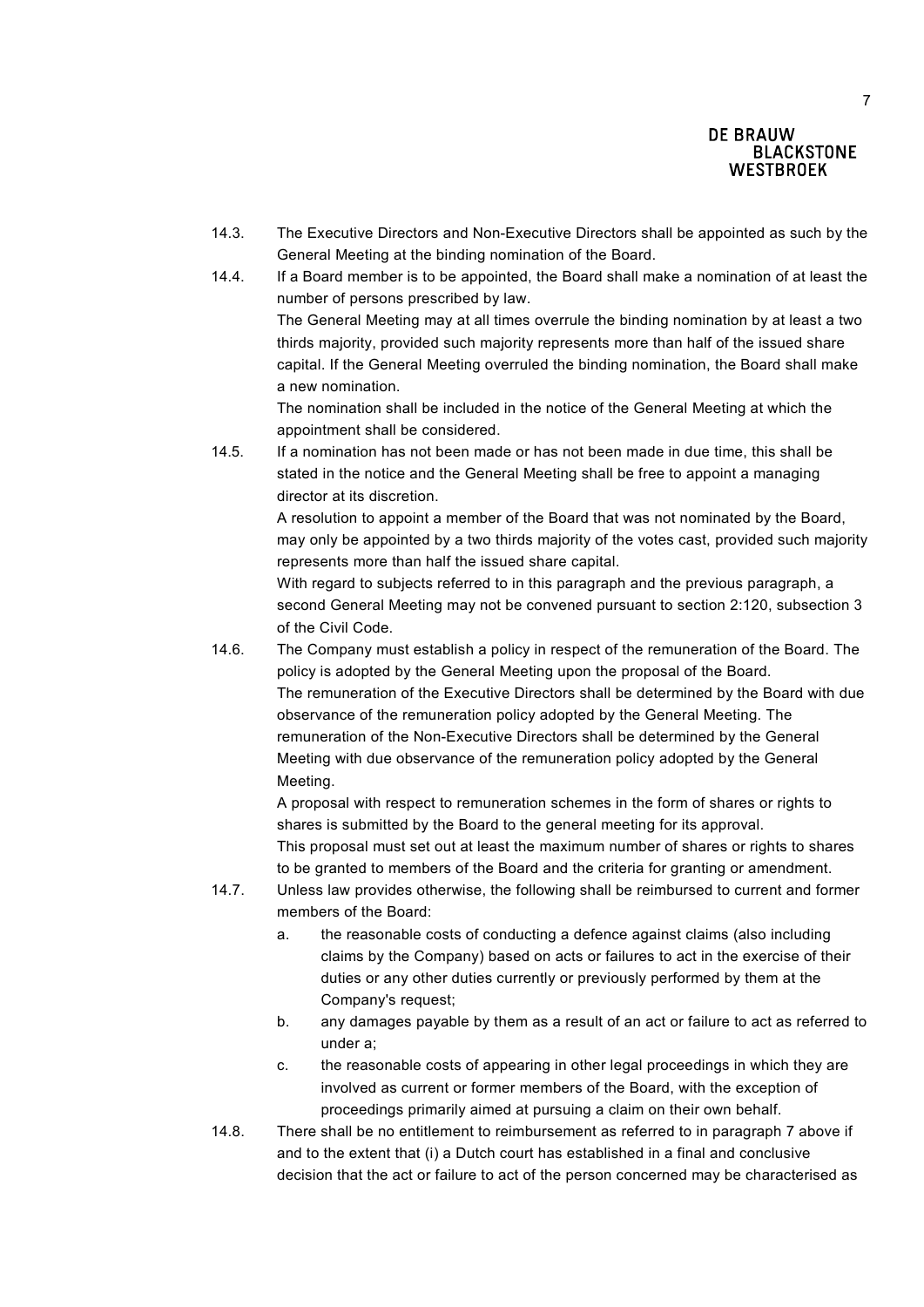wilful (*opzettelijk*), intentionally reckless (*bewust roekeloos*) or seriously culpable (*ernstig verwijtbaar*) conduct, unless law provides otherwise or this would, in view of the circumstances of the case, be unacceptable according to standards of reasonableness and fairness, or (ii) the costs or financial loss of the person concerned are covered by an insurance and the insurer has paid out the costs or financial loss. If and to the extent that it has been established by a Dutch court in a final and conclusive decision that the person concerned is not entitled to reimbursement as referred to above, he shall immediately repay the amount reimbursed by the Company. The Company may request that the person concerned provide security for his repayment obligation. The Company may take out liability insurance for the benefit of the persons concerned. The Board may by agreement or otherwise give further implementation to the above.

### **Resignation and dismissal.**

### **Article 15.**

- 15.1. Each director shall retire at the close of the annual General Meeting held in the financial year one year after his appointment.
- 15.2. The General Meeting may at any time remove or suspend any member of the Board. If and to the extent law permits this, Executive Directors may also be suspended by the Board.

#### **Chairman of the Board.**

#### **Article 16.**

- 16.1. The Board shall appoint one of its non-executive members to be its chairman for such period as the Board may decide.
- 16.2. The Board may appoint one or more of its non-executive members as vice-chairman of the Board for such period as the Board may decide. If the chairman is absent or unwilling to take the chair, a vice-chairman shall be entrusted with such of the duties of the chairman entrusted to him by the Board may decide.
- 16.3. If no chairman has been appointed or if the chairman is absent or unwilling to take the chair, a meeting of the Board shall be presided over by a vice-chairman or in the event of his absence or unwillingness to take the chair, by a member of the Board or another person present designated for such purpose by the meeting.

### **Meetings.**

### **Article 17.**

- 17.1. Meetings of the Board may be called at any time, either by one or more members of the Board or, on his or their instructions, by the Secretary.
- 17.2. The Secretary may attend the meetings of the Board.

The Board may decide to permit others to attend a meeting as well.

# **Powers, restrictions.**

# **Article 18.**

- 18.1. The Board shall be entrusted with the management of the Company and shall for such purpose have all the powers within the limits of the law that are not granted by the Articles of Association to others.
- 18.2. The Board may divide its duties among the directors by regulation referred to in article 21, paragraph 1.
- 18.3. The Board may establish such committees as it may deem necessary which committees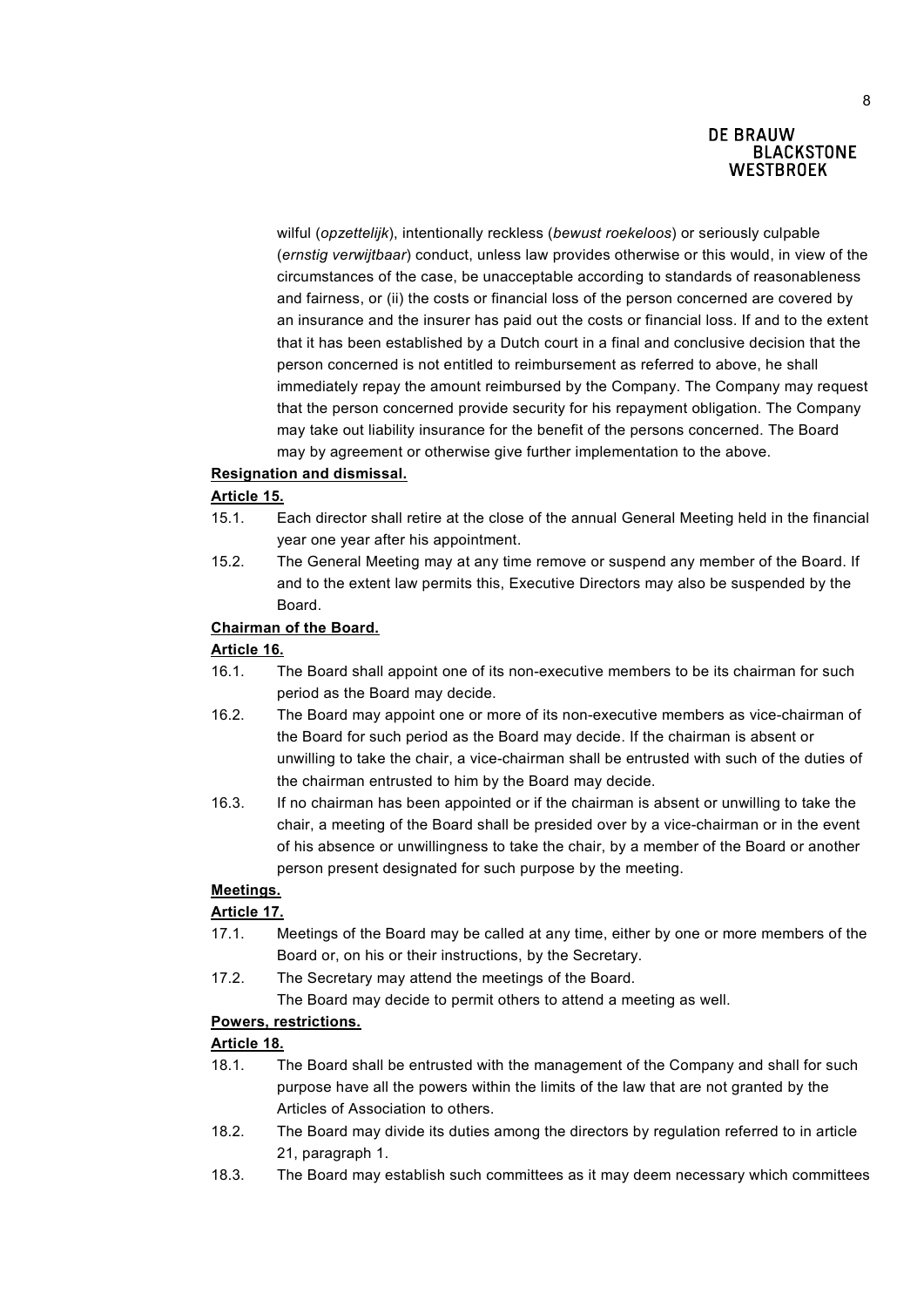may consist of one or more members of the Board or of other persons. The Board appoints the members of each committee and determines the tasks of each committee. The Board may at any time change the duties and the composition of each committee.

- 18.4. The Executive Directors shall timely provide the Non-Executive Directors with all information required for the exercise of their duties.
- 18.5. Without prejudice to its other powers and duties, the Board is authorised to enter into transactions:
	- a. in respect of a subscription for shares imposing special obligations upon the Company;
	- b. concerning the acquisition of shares upon terms differing from those upon which membership in the Company is offered to the public;
	- c. having for their object to secure some advantage to one of the founders of the Company or to a third party concerned in its formation;
	- d. relative to payments upon shares other than in cash, without being subject to any restriction in this respect.
- 18.6. Without prejudice to any other applicable provisions of the Articles of Association, the Board shall require the approval of the General Meeting for resolutions of the Board regarding a significant change in the identity or nature of the Company or the enterprise, including in any event:
	- a. the transfer of the enterprise or practically the entire enterprise to a third party;
	- b. the conclusion or cancellation of any long-lasting cooperation by the Company or a subsidiary (*dochtermaatschappij*) with any other legal person or company or as a fully liable general partner of a limited partnership or a general partnership, provided that such cooperation or the cancellation thereof is of essential importance to the Company; and
	- c. the acquisition or disposal of a participating interest in the capital of a company with a value of at least one-third of the sum of the assets according to the consolidated balance sheet with explanatory notes thereto according to the last adopted annual accounts of the Company, by the Company or a subsidiary.
- 18.7. In the event of the absence or inability to act of one or more members of the Board, the powers of the Board remain intact, provided that:
	- (i) in the event of the absence or inability to act of all Executive Directors, the Non-Executive Directors shall be authorised to temporarily entrust the management to others;
	- (ii) in the event of the absence or inability to act of the Non-Executive Directors or of all members of the Board, the Secretary shall temporarily be responsible for the management of the Company until the vacancies have been filled. In the event of the absence or inability to act of all Non-Executive Directors or all members of the Board, the Secretary will as soon as possible take the necessary measures required for a permanent solution.

## **Representation.**

### **Article 19.**

- 19.1. The Board shall represent the Company.
- 19.2. The Company shall also be represented by the Chief Executive Officer as well as by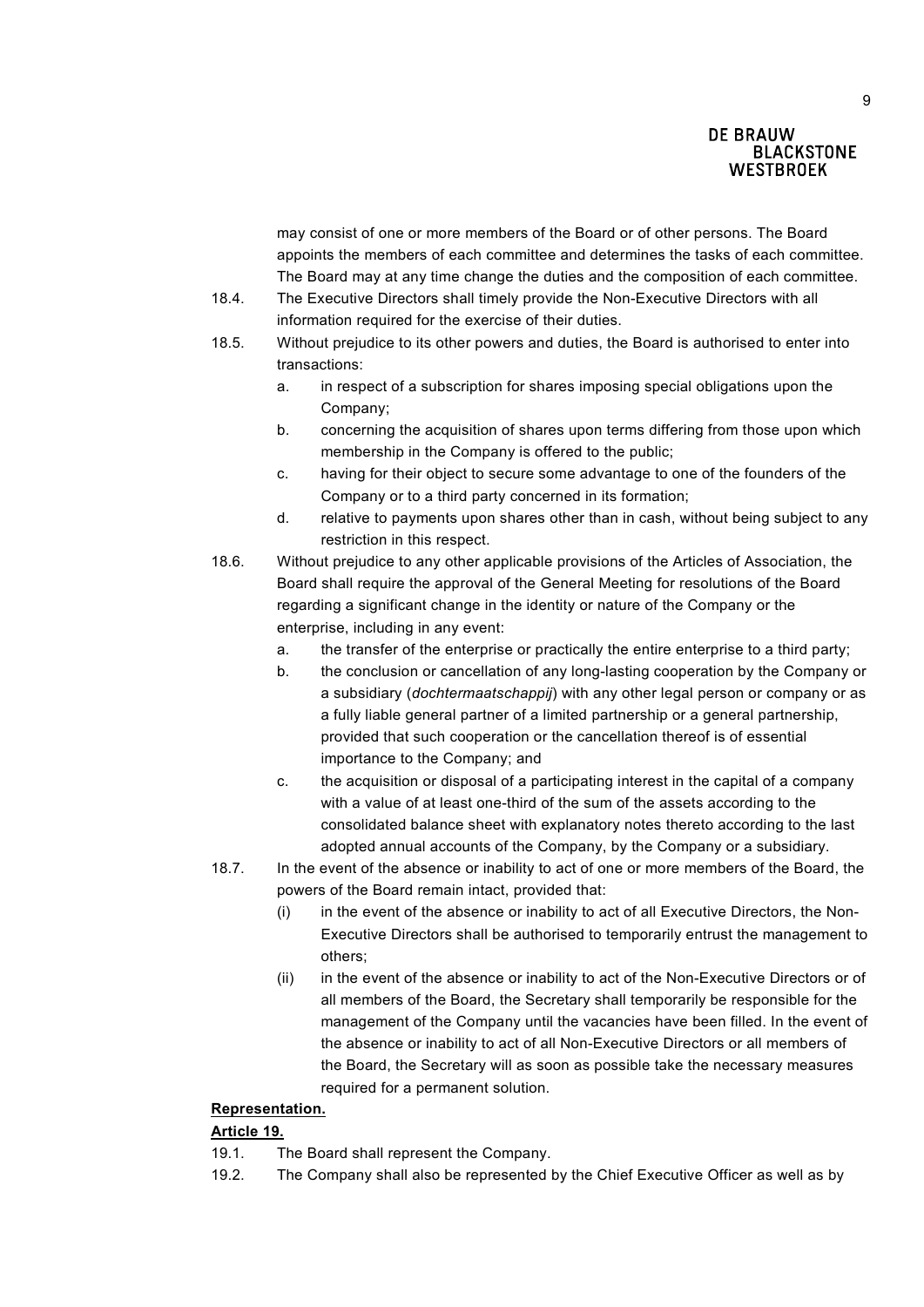two other Executive Directors acting jointly.

The Board shall have the power, without prejudice to its responsibility, to cause the Company to be represented by one or more attorneys. These attorneys shall have such powers as shall be assigned to them on or after their appointment and in conformity with the Articles of Association, by the Board.

19.3. In the event that a member of the Board has a conflict of interest with the Company, the Company nonetheless can be represented by the person(s) referred to in paragraphs 1 and 2 above.

# **Secretary.**

# **Article 20.**

- 20.1. The Board shall appoint a Secretary from outside its members.
- 20.2. The Secretary shall have such powers as are assigned to him by the Articles of Association and, subject to the Articles of Association, by the Board on or after his appointment.
- 20.3. The Secretary may be removed from office at any time by the Board.

# **Regulations.**

# **Article 21.**

- 21.1. With due observance of the Articles of Association the Board shall adopt one or more sets of regulations dealing with such matters as its internal organisation, the manner in which decisions are taken, the composition, the duties and organisation of committees and any other matters concerning the Board, the Chief Executive Officer, the Executive Directors, the Non-Executive Directors and the committees established by the Board.
- 21.2. Regulations dealing with matters concerning General Meetings will be placed on the Company's website.

### **Article 22.**

General Meetings shall be held in the municipalities of Amsterdam, Eindhoven, Haarlemmermeer, Rotterdam, The Hague or Utrecht. Further information to persons authorised to attend a General Meeting with regard to the venue of the meeting shall be given in the notice convoking the meeting.

### **Article 23.**

- 23.1. A General Meeting shall be held once a year, no later than six months after the end of the financial year of the Company.
- 23.2. The agenda of the annual meeting shall contain, *inter alia*, the following items:
	- a. consideration of the annual report, the annual accounts and the particulars to be added thereto pursuant to the statutory regulations;
	- b. adoption of the annual accounts;
	- c. if applicable, the proposal to pay a dividend;
	- d. proposals relating to the composition of the Board, including the filling of any vacancies in the Board;
	- e. the proposals placed on the agenda by the Board, including, but not limited to, a proposal to grant discharge to the directors for their management during the financial year, together with proposals made by shareholders in accordance with provisions of the law and the provisions of the Articles of Association.
- 23.3. The Board shall provide the General Meeting with all requested information unless this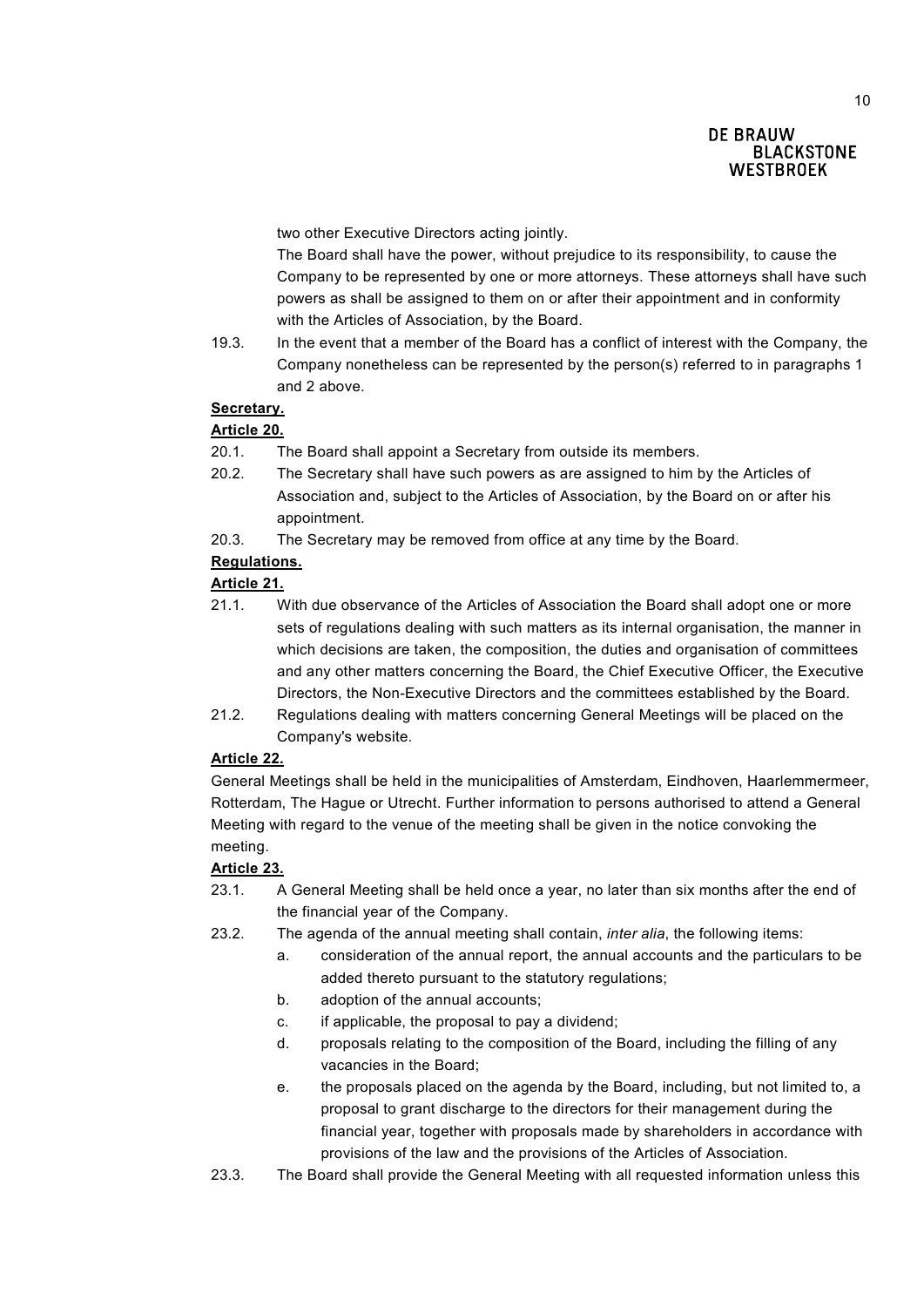would be contrary to an overriding interest of the Company. If the Board invokes an overriding interest, it must give reasons.

23.4. Matters will only be put to vote if and to the extent that the General Meeting is authorised by law or the Articles of Association to resolve on the subject matter. All other matters are put on the agenda for discussion purposes only.

### **Extraordinary General Meeting.**

### **Article 24.**

Extraordinary General Meetings shall be convened by the Board, or whenever one or more shareholders and/or holders of depositary receipts representing the minimum percentage of at least one-tenth of the issued and outstanding capital so request the Board in writing. Such request shall specify and elucidate the subjects which the applicants wish to be discussed.

# **General Meeting. Notice and agenda.**

# **Article 25.**

- 25.1. Notice of the General Meeting shall be given by the Board upon a term of at least such number of days prior to the day of the meeting as required by law, in accordance with law and the regulations of the stock exchange where shares in the share capital of the Company are officially listed at the Company's request.
- 25.2. The Board may decide that the convocation letter in respect of a person authorised to attend a General Meeting who agrees thereto, is replaced by a legible and reproducible message sent by electronic mail to the address indicated by him to the Company for such purpose.
- 25.3. The notice shall state the subjects on the agenda or shall inform the persons authorised to attend a General Meeting that they may inspect the agenda at the office of the Company and that copies thereof are obtainable at such places as are specified in the notice.
- 25.4. A matter, the consideration of which has been requested in writing by one or more holders of shares or depositary receipts for shares, representing solely or jointly at least such part of the issued share capital as required by law, will be placed on the notice convening a meeting or will be announced in the same manner if the Company has received the request not later than on the sixtieth day prior to the day of the meeting.
- 25.5. The Board shall inform the General Meeting by means of a shareholders' circular or explanatory notes to the agenda of all facts and circumstances relevant to the proposals on the agenda.
- 25.6. Written requests as referred to in article 24 and this article 25 paragraph 4, may not be submitted electronically. Written requests as referred to in article 24 and this article 25 paragraph 4 shall comply with conditions stipulated by the Board, which conditions shall be posted on the Company's website.

# **Article 26.**

- 26.1. The persons who are entitled to attend the meeting are persons who:
	- (i) are a shareholder or a person who is otherwise entitled to attend the meeting as per a certain date, determined by the Board, such date hereinafter referred to as: the "record date",
	- (ii) who are as such registered in a register (or one or more parts thereof) designated thereto by the Board, hereinafter referred to as: the "register", and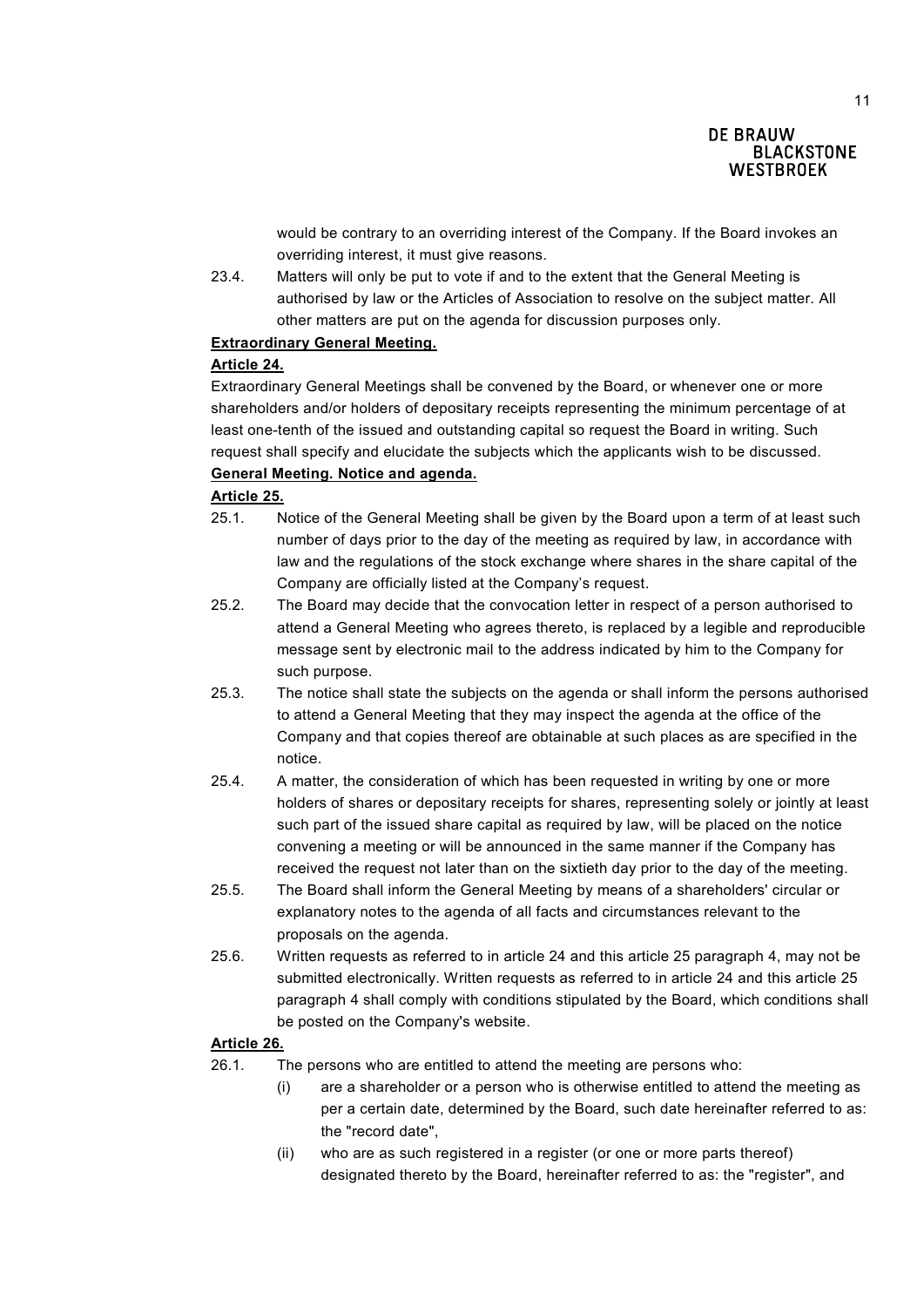(iii) who have given notice in writing to the Company prior to a date set in the notice to attend a General Meeting,

regardless of who will be shareholder or holder of depositary receipts at the time of the meeting. The notice will contain the name and the number of shares the person will represent in the meeting. The provision above under (iii) concerning the notice to the Company also applies to the proxy holder of a person authorised to attend a General Meeting.

- 26.2. The Board may decide that persons entitled to attend shareholders' meetings and vote thereat may, within a period prior to the shareholders' meeting to be set by the Board, which period cannot begin prior to the registration date as meant in the previous paragraph, cast their votes electronically in a manner to be decided by the Board. Votes cast in accordance with the previous sentence are equal to votes cast at the meeting.
- 26.3. The notice of convocation of the meeting will contain the place of meeting and the proceedings for registration.
- 26.4. The written proxies must be deposited at the office of the Company prior to a date set in the notice of the meeting.
- 26.5. The Board may decide that the business transacted at a shareholders' meeting can be taken note of by electronic means of communication*.*
- 26.6. The Board may decide that each person entitled to attend shareholders' meetings and vote thereat may, either in person or by written proxy, vote at that meeting by electronic means of communication, provided that such person can be identified via the electronic means of communication and furthermore provided that such person can directly take note of the business transacted at the shareholders' meeting concerned. The Board may attach conditions to the use of the electronic means of communication, which conditions shall be announced at the convocation of the shareholders' meeting and shall be posted on the Company's website.

### **General Meeting. Meeting proceedings and reporting.**

### **Article 27.**

- 27.1. The General Meeting shall be presided by the chairman of the Board or, if he is absent, by one of the other members of the other Non-Executive Directors designated for that purpose by the Board. If no Non-Executive Directors are present at the meeting, the meeting shall be presided by one of the Executive Directors designated for that purpose by the Board.
- 27.2. The chairman of the meeting shall determine the order of proceedings at the meeting with due observance of the agenda and he may restrict the allotted speaking time or take other measures to ensure orderly progress of the meeting.
- 27.3. A certificate signed by the chairman of the meeting and the Secretary confirming that the General Meeting has adopted a particular resolution, shall constitute evidence of such resolution vis-à-vis third parties.
- 27.4. Minutes of the meeting shall be kept by a person to be designated by the chairman of the meeting and shall be confirmed and signed by the chairman of the meeting and the person who has kept the minutes, unless the business transacted at the meeting is officially recorded by a notary.

### **Article 28.**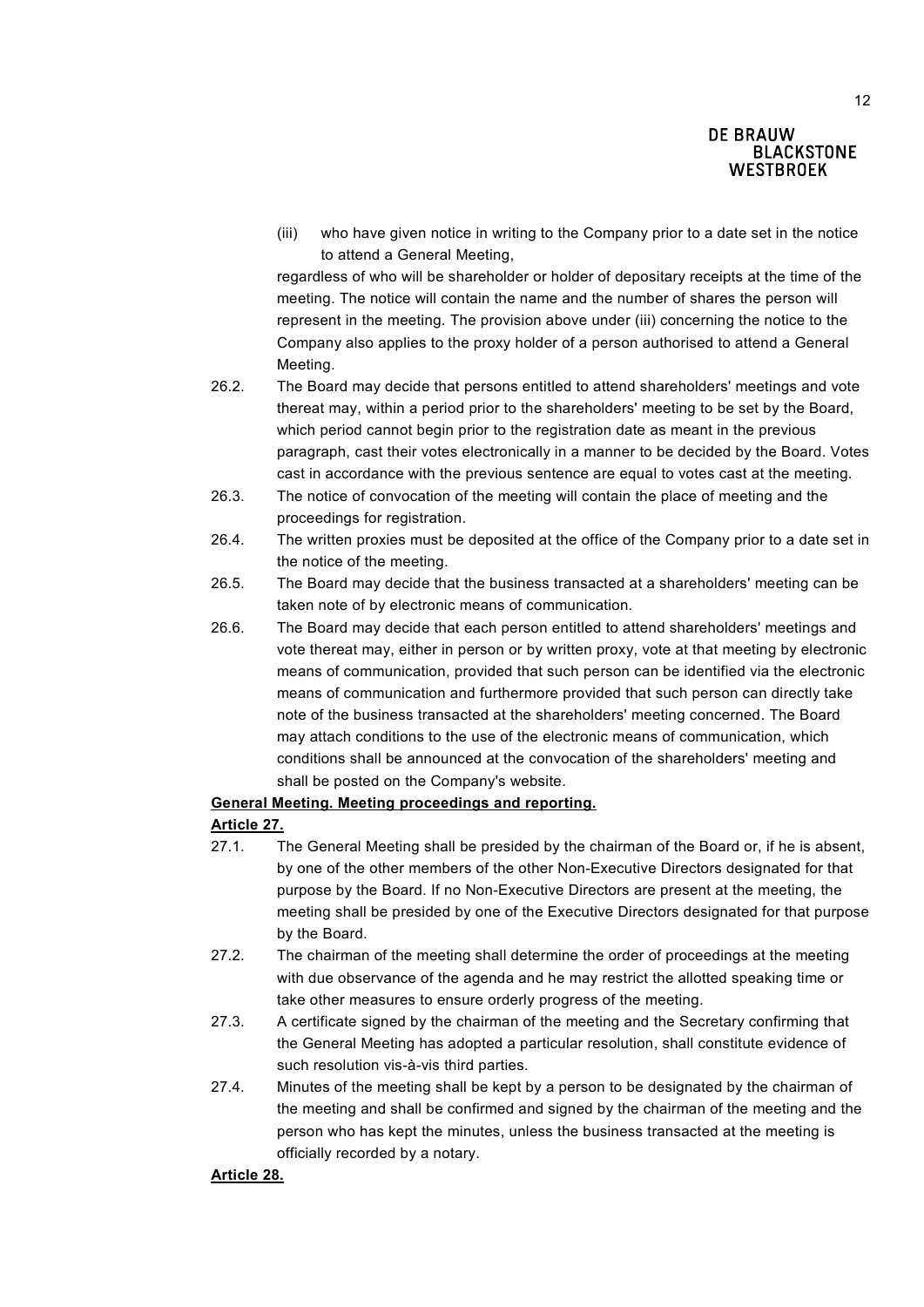- 28.1. Subject to any provision of mandatory law and any higher quorum requirement stipulated by the Articles of Association, the General Meeting can only pass resolutions if at least the majority of the issued and outstanding shares in the Company's capital are present or represented at such General Meeting. Resolutions proposed to the General Meeting by the Board shall be adopted by a simple majority unless the law or the Articles of Association determine otherwise. Unless another majority of votes or quorum is required by virtue of the law, all other resolutions shall be adopted by at least a two thirds majority of the votes cast, provided such majority represents at least half of the issued share capital. For the purpose of this paragraph 28.1, a second meeting referred to in article 120, paragraph 3 of Book 2 Dutch Civil Code cannot be convened.
- 28.2. The chairman of the meeting determines the method of voting.
- 28.3. Any and all disputes with regard to voting for which neither the law nor the Articles of Association provide shall be decided by the chairman of the meeting.
- 28.4. The ruling pronounced by the chairman of the meeting in respect of the outcome of any vote taken at a General Meeting shall be decisive. The same shall apply to the contents of any resolution passed.

### **Article 29.**

- 29.1. Each share confers the right to cast one vote at the General Meeting. Blank votes and invalid votes shall be regarded as not having been cast.
- 29.2. No votes may be cast at the General Meeting in respect of shares which are held by the Company or any of its subsidiaries, nor in respect of shares the depositary receipts for which are held by the Company or by any of its subsidiaries. Usufructuaries and pledgees of shares which belong to the Company or its subsidiaries shall not be excluded from the right to vote if the right of usufruct or pledge was created before the shares concerned were held by the Company or a subsidiary of the Company. The Company or a subsidiary of the Company may not cast votes for shares in respect of which the Company or the subsidiary holds a right of pledge or usufruct.
- 29.3. For the purpose of determining how many shareholders are voting and are present or represented, or how much of the capital is provided or represented, no account shall be taken of shares in respect whereof the law stipulates that no votes can be cast for them.

#### **Article 30.**

- 30.1. Members of the Board shall have admission to the General Meetings. They shall have an advisory vote at the General Meetings.
- 30.2. Furthermore, admission shall be given to the persons whose attendance at the meeting is approved by the chairman.

#### **Meetings of holders of shares of a particular class.**

# **Article 31.**

31.1. Meetings of holders of shares of a particular class or classes shall be held as frequently and whenever such a meeting is required by virtue or any statutory regulation or any regulation in the Articles of Association.

> Meetings as referred to in the previous paragraph may be convoked by the Board, and by one (1) or more shareholders and/or holders of depositary receipts who jointly represent at least one-tenth of the capital issued and outstanding in shares of the class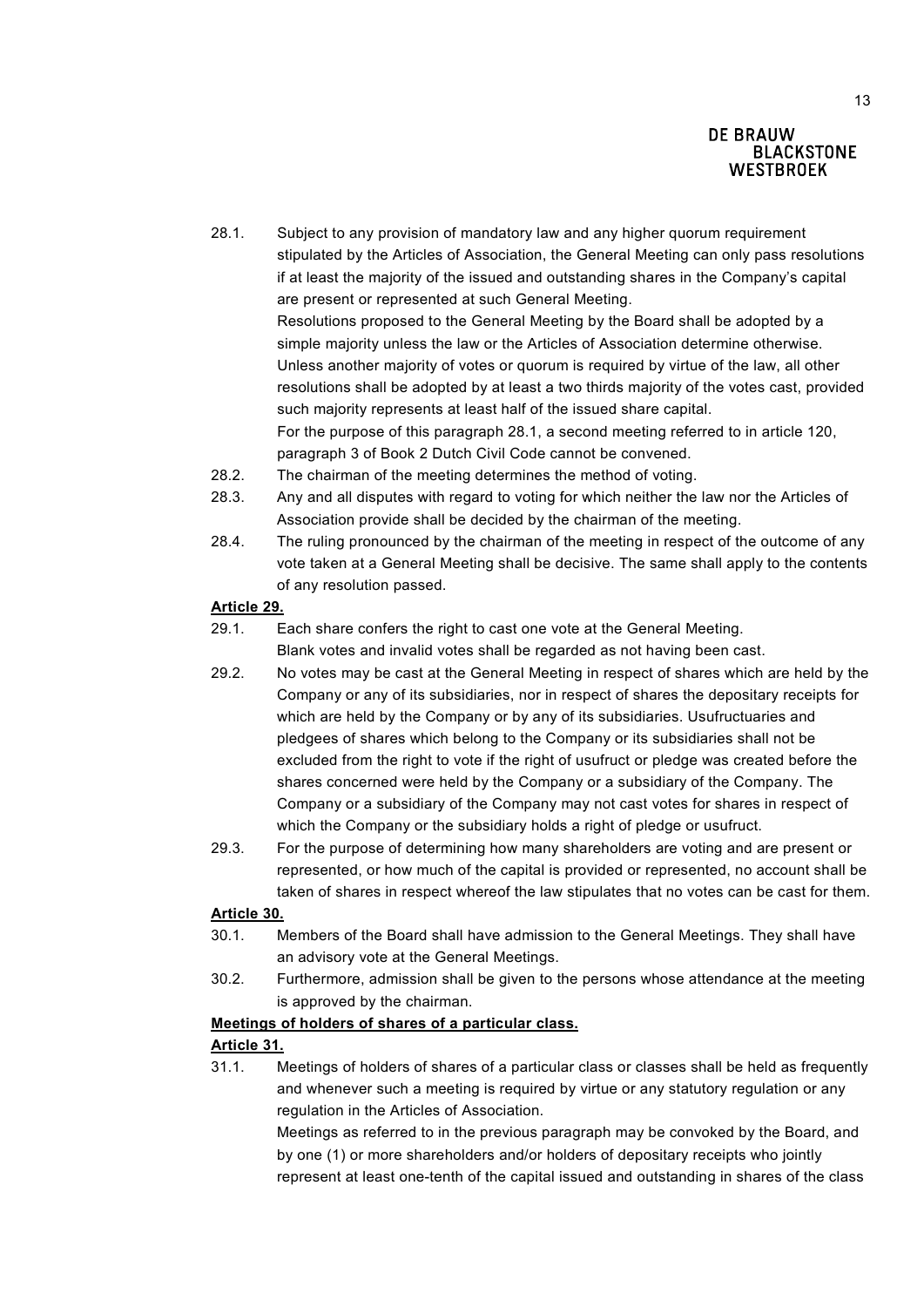concerned.

31.2. The provisions of articles 22 and 24 through 30 shall apply *mutatis mutandis*, provided that paragraphs 1 and 2 of article 26 shall not apply to meetings of holders of preferred shares.

### **External auditor.**

### **Article 32.**

32.1. The General Meeting shall instruct a registered accountant or another expert as referred to in section 2:393, first subsection, of the Dutch Civil Code, both hereinafter also referred to as: the accountant - to audit the annual accounts prepared by the Board, in accordance with section 2:393, subsection 3, of the Dutch Civil Code. If the General Meeting fails to give these instructions, the Board shall be authorized to do so. The accountant shall report on his audit to the Board and shall present the result of his audit in a report.

With due observance of section 2:393 subsection 2 of the Dutch Civil Code, instructions to the accountant may be withdrawn at any time.

32.2. The Board may give instructions to the accountant referred to in paragraph 1 or another accountant at the Company's expense.

#### **Financial year, annual report and annual accounts.**

#### **Article 33.**

- 33.1. The financial year of the Company shall coincide with the calendar year.
- 33.2. Annually, within the term set by law, the Board shall prepare annual accounts.
	- The annual accounts shall be accompanied by the auditor's certificate referred to in article 32, if the assignment referred to in that article has been given, by the annual report, unless section 2:391 of the Civil Code does not apply to the Company, as well as the other particulars to be added to those documents by virtue of applicable statutory provisions.

The annual accounts shall be signed by all members of the Board if the signature of one or more of them is lacking, this shall be disclosed, stating the reasons thereof.

- 33.3. The annual accounts drawn up by the Board, the annual report and the other particulars to be added thereto by virtue of applicable statutory provisions shall be open to the inspection of the shareholders and holders of depositary receipts at the office of the Company from the date of notice convoking the General Meeting at which the aforesaid documents shall be dealt with. The Company shall make copies available to the shareholders and holders of depositary receipts free of charge, at their request.
- 33.4. Insofar as the documents referred to in the preceding paragraph must be made public, any member of the public may inspect these documents and obtain a copy thereof at a charge not exceeding cost. This right shall cease as soon as the documents have been deposited at the office of the trade register.

### **Distributions.**

### **Article 34.**

34.1. The Board will keep a separate share premium account for each class of shares to which only the holders of the class of shares in question are entitled. The amount or the value of the share premium paid on a specific class of shares issued by the Company will be booked separately on the share premium account in question.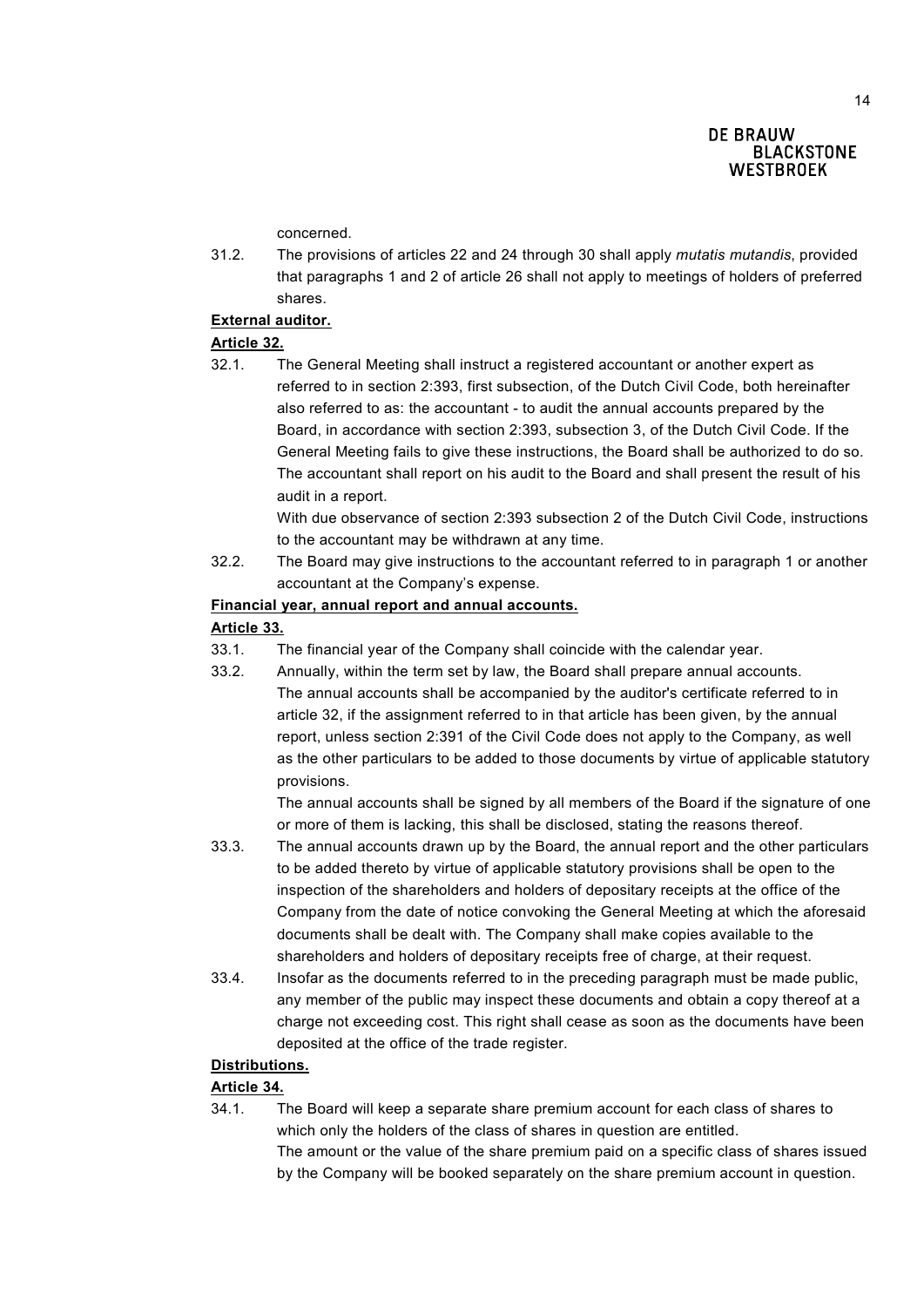- 34.2. The Company may make distributions on shares only to the extent that its shareholders' equity exceeds the sum of the paid-up and called-up part of the capital and the reserves which must be maintained by law.
- 34.3. Distributions of profit, meaning the net earnings after taxes shown by the adopted annual accounts, shall be made after the determining of the annual accounts from which it appears that they are justified, entirely without prejudice to any of the other provisions of the Articles of Association.
- 34.4. a. A dividend shall be paid out of the profit, if available for distribution, first of all on the preferred shares series PA in accordance with this paragraph. Subsequently, a dividend shall be paid out of the profit, if possible, on the preferred shares series PB in accordance with this paragraph.
	- b. The dividend paid on the preferred shares shall be based on the percentage, mentioned immediately below, of the amount called up and paid-up on those shares. The percentage referred to in the previous sentence shall be equal to the average of the EURIBOR interest charged for cash loans with a term of twelve months as set by the European Central Bank - weighted by the number of days to which this interest was applicable - during the financial year for which this distribution is made, increased by a maximum margin of three hundred (300) basis points to be fixed upon issue by the Board; EURIBOR shall mean the Euro Interbank Offered Rate, which margin may vary per with each individual series.
	- c. If in the financial year over which the aforesaid dividend is paid the amount called up and paid-up on the preferred shares has been reduced or, pursuant to a resolution to make a further call on said shares, has been increased, the dividend shall be reduced or, if possible, increased by an amount equal to the aforesaid percentage of the amount of such reduction or increase, as the case may be, calculated from the date of the reduction or, as the case may be, from the date when the further call on the shares was made.
	- d. If and to the extent that the profit is not sufficient to pay in full the dividend referred to under a of this paragraph, the deficit shall be paid to the debit of the reserves, provided that doing so shall not be in violation of paragraph 2 of this article.

If and to the extent that the dividend referred to under a of this paragraph cannot be paid to the debit of the reserves either, the profits earned in subsequent years shall be applied first towards making to the holders of preferred shares such payment as will fully clear the deficit, before the provisions of the following paragraphs of this article can be applied. No further dividends on the preferred shares shall be paid than as stipulated in this article, in article 35 and in article 37. Interim dividends paid over any financial year in accordance with article 35 shall be deducted from the dividend paid by virtue of this paragraph 4.

e. If the profit earned in any financial year has been determined and in that financial year one (1) or more preferred shares have been cancelled against repayment, the persons who were the holders of those shares shall have an inalienable right to payment of dividend as described below. The amount of profit, if available for distribution, to be distributed to the aforesaid persons shall be equal to the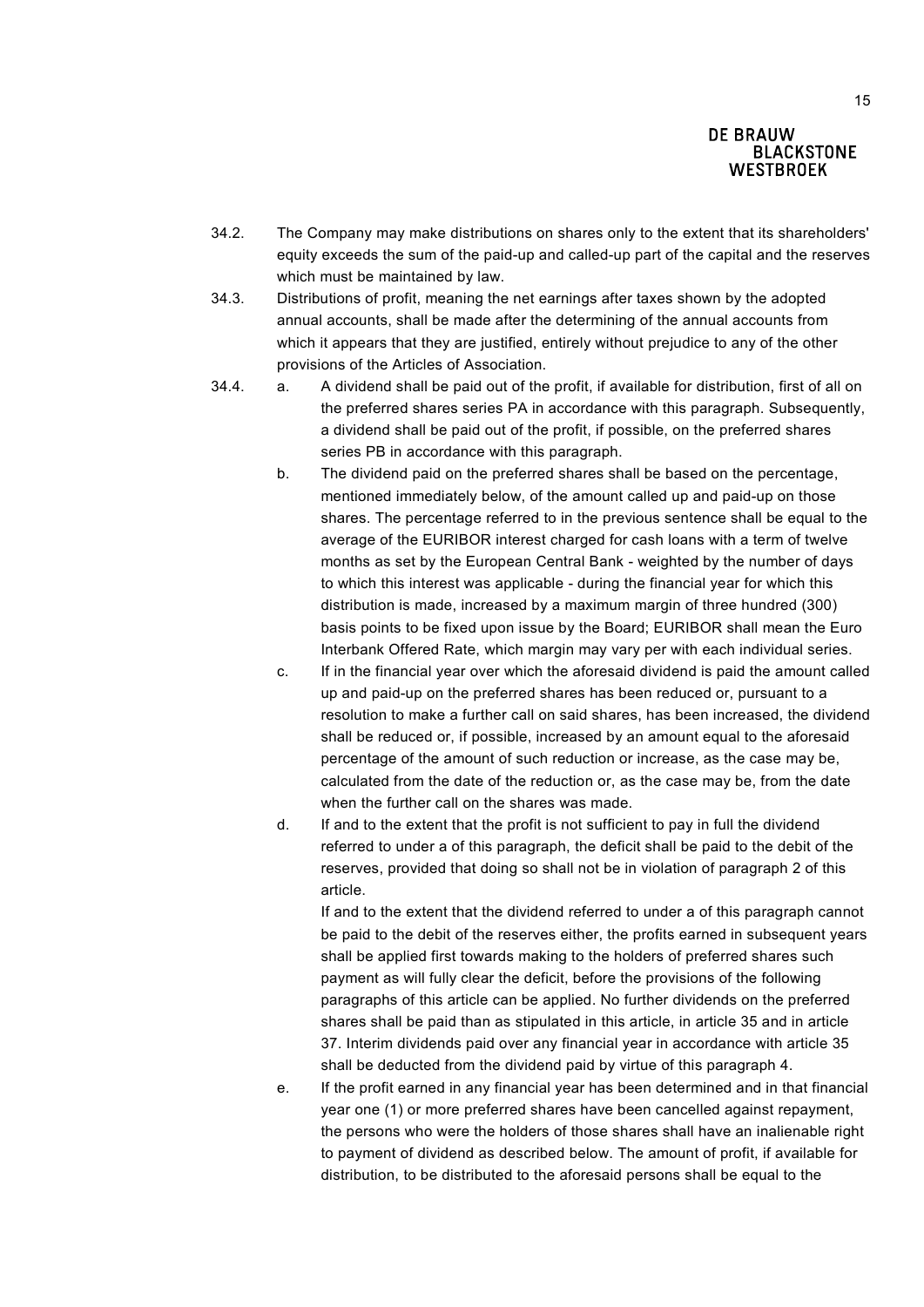amount of the dividend to which by virtue of the provision under a of this paragraph they would be entitled if on the date of determination of the profit they had still been the holders of the aforesaid preferred shares, calculated on the basis of the period during which in the financial year concerned said persons were holders of said shares, this dividend to be reduced by the amount of any interim dividend paid in accordance with article 35.

- f. If in the course of any financial year preferred shares have been issued, with respect to that financial year the dividend to be paid on the shares concerned shall be reduced pro rata to the day of issue of said shares.
- g. If the dividend percentage has been adjusted in the course of a financial year, then for the purposes of calculating the dividend over that financial year the applicable rate until the date of adjustment shall be the percentage in force prior to that adjustment and the applicable rate after the date of adjustment shall be the altered percentage.
- 34.5. Any amount remaining out of the profit, after application of paragraph 4, shall be carried to reserve as the Board may deem necessary.
- 34.6. The profit remaining after application of paragraphs 4 and 5 shall be at the disposal of the General Meeting, which may resolve to carry it to reserve or to distribute it among the holders of common shares.
- 34.7. On a proposal of the Board, the General Meeting may resolve to distribute to the holders of common shares a dividend in the form of common shares in the capital of the Company.
- 34.8. Subject to the other provisions of this article the General Meeting may, on a proposal made by the Board, resolve to make distributions to the holders of common shares to the debit of one (1) or several reserves which the Company is not prohibited from distributing by virtue of the law.
- 34.9. No dividends shall be paid to the Company on shares held by the Company or where the Company holds the depositary receipts issued for such shares, unless such shares or depositary receipts are encumbered with a right of usufruct or pledge.
- 34.10. Any change to an addition as referred to in paragraph 4 under b and g in relation to an addition previously determined by the Board shall require the approval of the meeting of holders of preferred shares of the series concerned. If the approval is withheld the previously determined addition shall remain in force.

# **Interim distributions.**

### **Article 35.**

35.1. An interim distribution shall be made to the holders of preferred shares of a specific series, at such conditions as the Board may determine, provided that an interim statement of assets and liabilities shows that the requirement of paragraph 2 of article 34 has been met.

> The Board may resolve to make interim distributions to the shareholders or to holders of shares of a particular class if an interim statement of assets and liabilities shows that the requirement of paragraph 2 of article 34 has been met.

35.2. The interim statement of assets and liabilities shall relate to the condition of the assets and liabilities on a date no earlier than the first day of the third month preceding the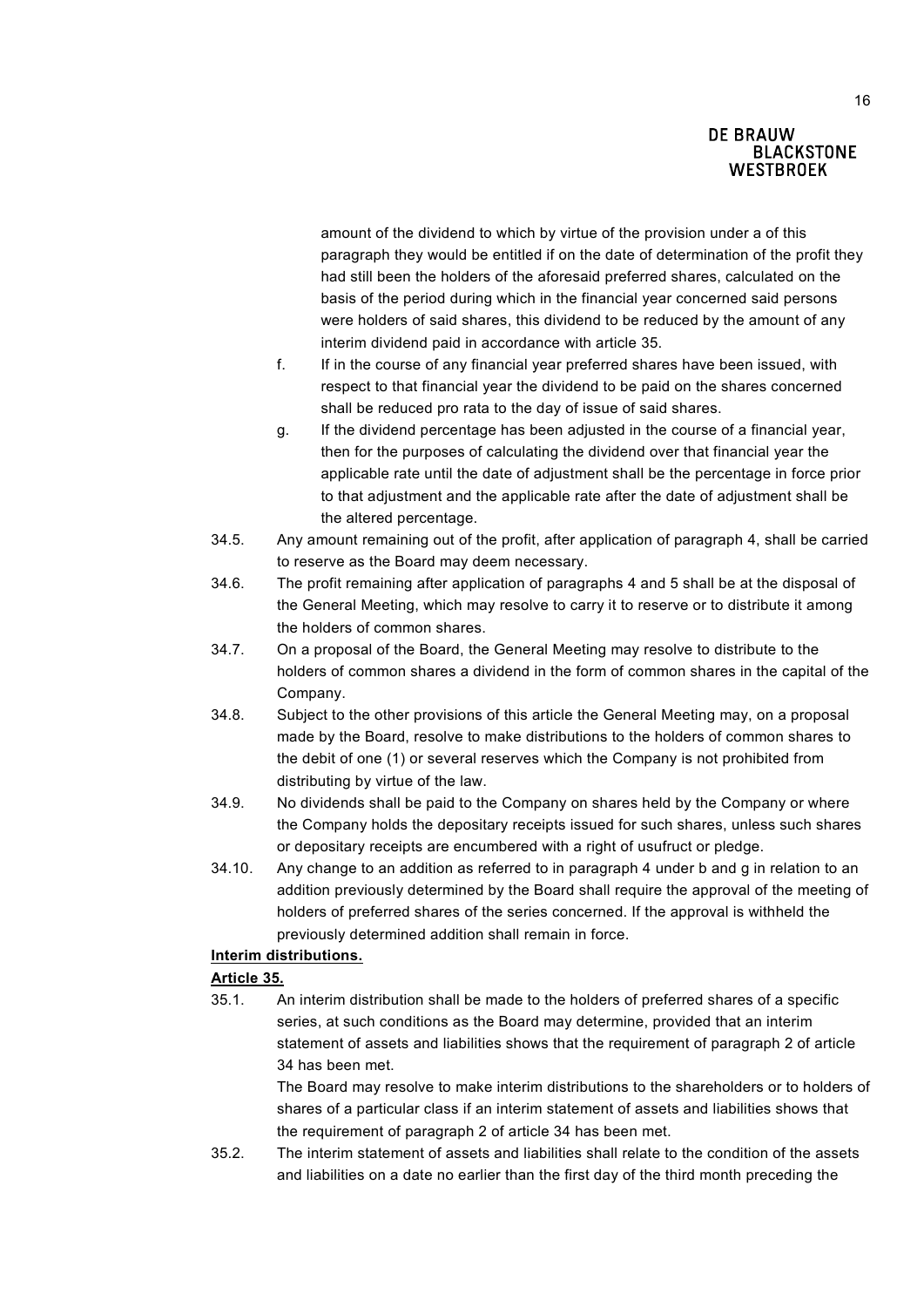month in which the resolution to distribute is published. It shall be prepared on the basis of generally acceptable valuation methods. The amounts to be reserved under the law and the Articles of Association shall be included in the statement of assets and liabilities. It shall be signed by the members of the Board. If one or more of their signatures are missing, this absence and the reason for this absence shall be stated.

35.3. In the event that all issued and outstanding shares of one or more series of preferred shares are cancelled against repayment, on the day of such repayment a dividend shall be paid, this dividend to be equal to the premium paid on the share concerned at its issue increased by a distribution to be calculated in accordance with the provisions of paragraph 4 of article 34 and over the period over which until the date of repayment no earlier distribution as referred to in the first sentence of paragraph 4 of article 34 has been made, all this provided that the requirement of paragraph 2 of article 34 has been met as demonstrated by an interim statement of assets and liabilities as referred to in paragraph 2.

#### **Article 36.**

- 36.1. Any proposal for distribution of dividend on common shares and any resolution to distribute an interim dividend on common shares shall immediately be published by the Board in accordance with the regulations of the stock exchange where the common shares are officially listed at the Company's request. The notification shall specify the date when and the place where the dividend shall be payable or - in the case of a proposal for distribution of dividend - is expected to be made payable.
- 36.2. Dividends shall be payable no later than thirty (30) days after the date when they were declared, unless the body declaring the dividend determines a different date.
- 36.3. Dividends which have not been claimed upon the expiry of five (5) years and one (1) day after the date when they became payable shall be forfeited to the Company and shall be carried to reserve.
- 36.4. The Board may determine that distributions on shares shall be made payable either in euro or in another currency.

### **Amendment of the articles of association. Winding up. Liquidation.**

#### **Article 37.**

- 37.1. A resolution to amend the Articles of Association or to wind up the Company may only be adopted at the proposal of the Board.
- 37.2. On the dissolution of the Company, the liquidation shall be carried out by the Board, unless otherwise resolved by the General Meeting.
- 37.3. The resolution to dissolve the Company shall also set the remuneration of the liquidators.
- 37.4. Pending the liquidation the provisions of the Articles of Association shall remain in force to the fullest possible extent.
- 37.5. The surplus assets of the Company remaining after satisfaction of its debts shall be divided, in accordance with the provisions of section 2:23b of the Dutch Civil Code, as follows:
	- a. firstly, the holders of the preferred shares series PA shall be paid, if possible, the par value amount of their shares or, if those shares are not fully paid-up, the amount paid thereon, that payment to be increased by an amount equal to the